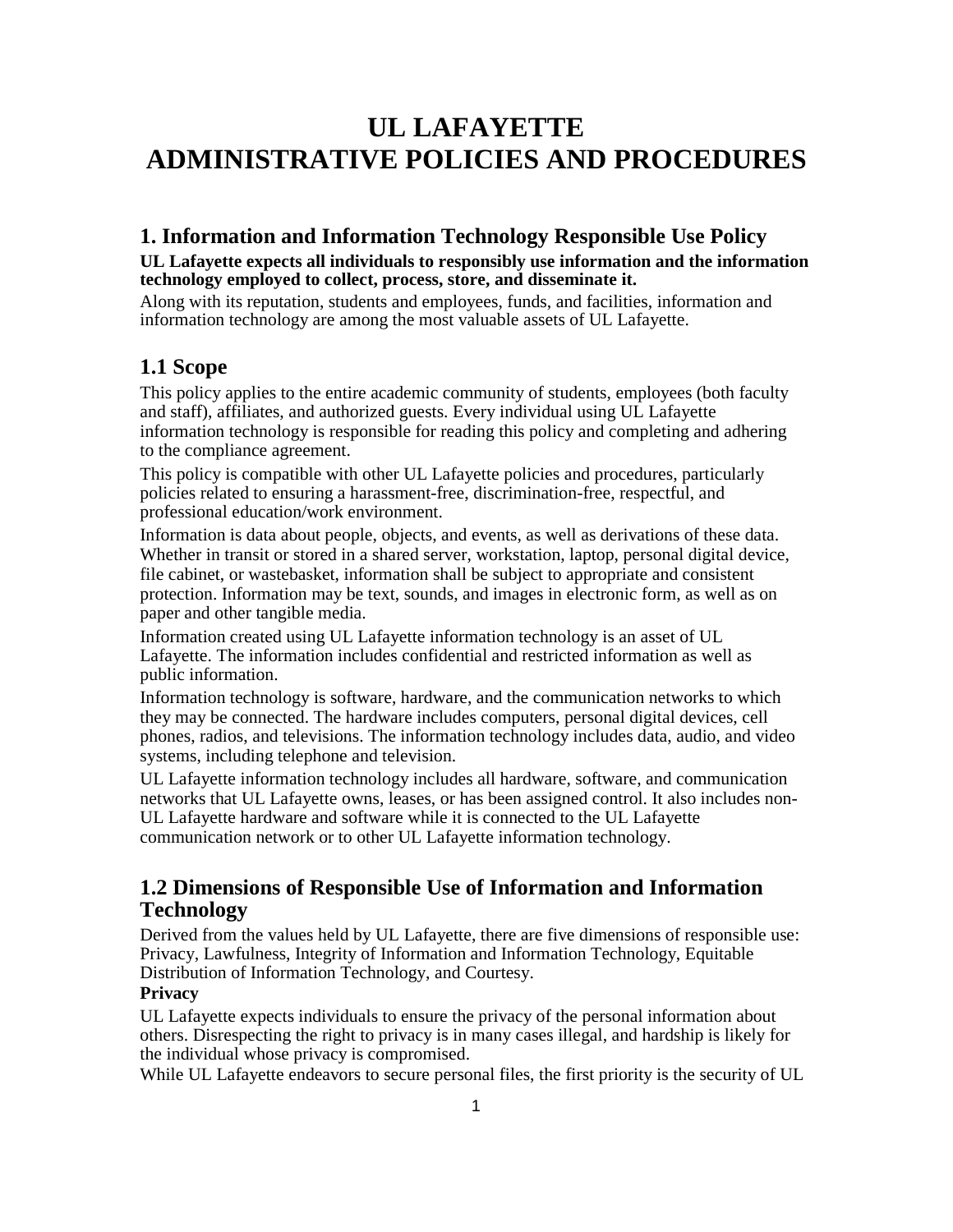Lafayette information. Additionally, UL Lafayette has the right to view personal files and to remove personal files found in violation of this policy.

Access to UL Lafayette information and information technology is granted to an individual and may not be transferred to or shared with another without explicit written authorization by the UL Lafayette Vice President primarily responsible for Technology Solutions or designee.

#### **Lawfulness**

UL Lafayette expects individuals to obey laws related to information and information technology.

#### **Integrity of Information and Information Technology**

UL Lafayette expects individuals to ensure the integrity of the information and information technology.

The quality of the information and the condition, reliability, and performance of the information technology is critical to UL Lafayette.

#### **Equitable Distribution of Information Technology**

UL Lafayette expects individuals to adhere to appropriate and efficient use of the information technology necessary to complete their assignments.

Information technology use may be limited to only those activities needed for students to complete their class work and employees to complete their assigned duties.

Information technology must be shared among individuals in an equitable manner. Individuals must avoid any behavior that interferes with the equitable distribution of information technology.

#### **Courtesy**

UL Lafayette expects individuals to use information technology in a manner consistent with maintaining optimal professional and respectful work and study environments.

# **1.3 Confidential and Restricted Information**

A specific focus of this policy is placed on confidential and restricted information, since UL Lafayette values the privacy of the individual. Within the central repositories, each data item or dataset shall be categorized to ensure that sensitive information is limited to those who have a business reason to use it.

#### **UL Lafayette expects individuals to safeguard confidential and restricted information**

**from irresponsible use.** Confidential information, the highest level of sensitivity, is defined by substantial damage to or liability by UL Lafayette if treated irresponsibly. Restricted information is defined by the need for special safeguards beyond that taken for public information. While public information, the lowest level of sensitivity, requires no safeguards, its accuracy is very important. Specific rules, guidelines, and definitions have been developed to safeguard the information entrusted to UL Lafayette.

All forms of recorded information: written, oral, and visual, regardless of the media, including paper and electronic, shall be safeguarded. The external distribution of confidential and restricted information regardless of the media, including electronic and paper, shall be limited. Particular care shall be taken with information in electronic form or derived from electronic form since the quantity of information distributed is likely to be large.

Information, wherever it is created, processed, transmitted, stored, or scheduled for destruction, shall be protected from inappropriate access, modification, disclosure, and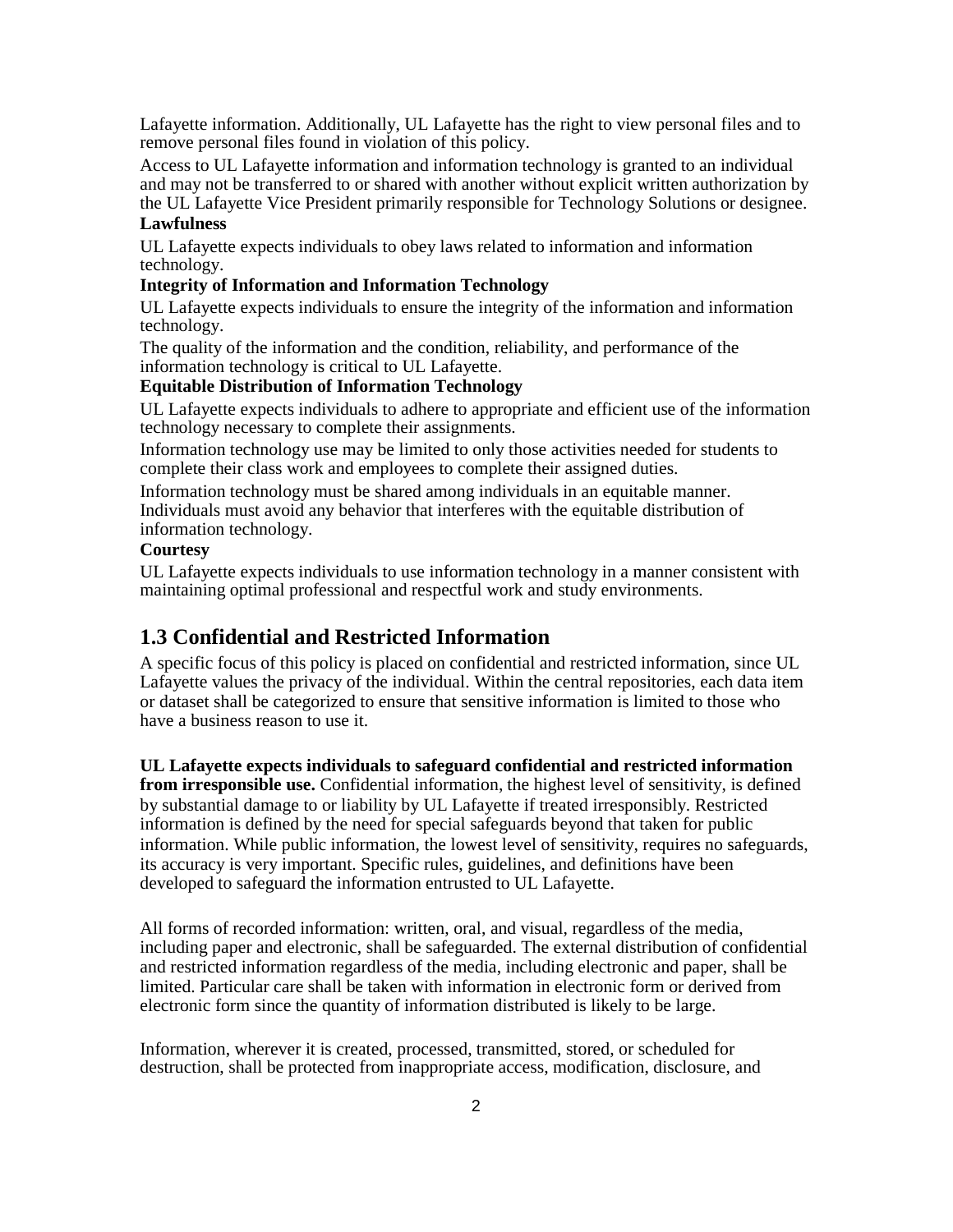destruction. As a result, information must be protected according to its sensitivity, criticality, and value, regardless of the media in which it is stored, the manual or electronic system that processes it, or the method by which it is distributed.

Confidential and restricted information shall be encrypted during transmission into non-UL Lafayette communications networks.

# **1.4 Communication Network and its Services**

A special focus is placed on the UL Lafayette communication network and its services, since confidential and restricted information, as well as critical information technology, is accessible from connected devices.

**UL Lafayette expects all individuals, particularly information technology staff, to safeguard the networked services and the communication network from irresponsible use.** Specific rules and guidelines have been developed to safeguard the information entrusted to UL Lafayette and ensure the equitable distribution of the communication network and its services, including servers, cabling, access points, and related network devices, among the academic community of students, employees (both faculty and staff), affiliates, and authorized guests.

# **1.5 Information and Information Technology Responsible Use Compliance Agreement**

Before being granted access confidential or restricted information every individual must show photo identification, e.g., driver license, and then complete and sign the compliance agreement in which he/she agrees to comply with the *Information and Information Technology Responsible Use Policy*.

The compliance agreement shall be available for electronic, as well as handwritten, signature. Other accommodations shall be made pursuant to the Americans with Disabilities Act of 1990 (Public Law 101-336).

# **1.6 Roles and Responsibilities for Ensuring Responsible Use of Information and Information Technology**

The UL Lafayette President has ultimate responsibility for the information, including that information intended to reside primarily at the System Office, and for the information technology on which it is stored or processed.

The UL Lafayette President shall:

Approve revisions to this policy.

Annually review a summary prepared by the UL Lafayette Vice President primarily responsible for Technology Solutions of the system- and college-level security reports, and, if necessary, direct the revision of this policy and associated rules, guidelines, and definitions.

Provide opportunities for the entire academic community to identify and implement best practices in responsible use of information and information technology and for the information technology administrators to refine their skills in safeguarding information and information technology.

#### The UL Lafayette President may:

Delegate to the UL Lafayette Vice President primarily responsible for Technology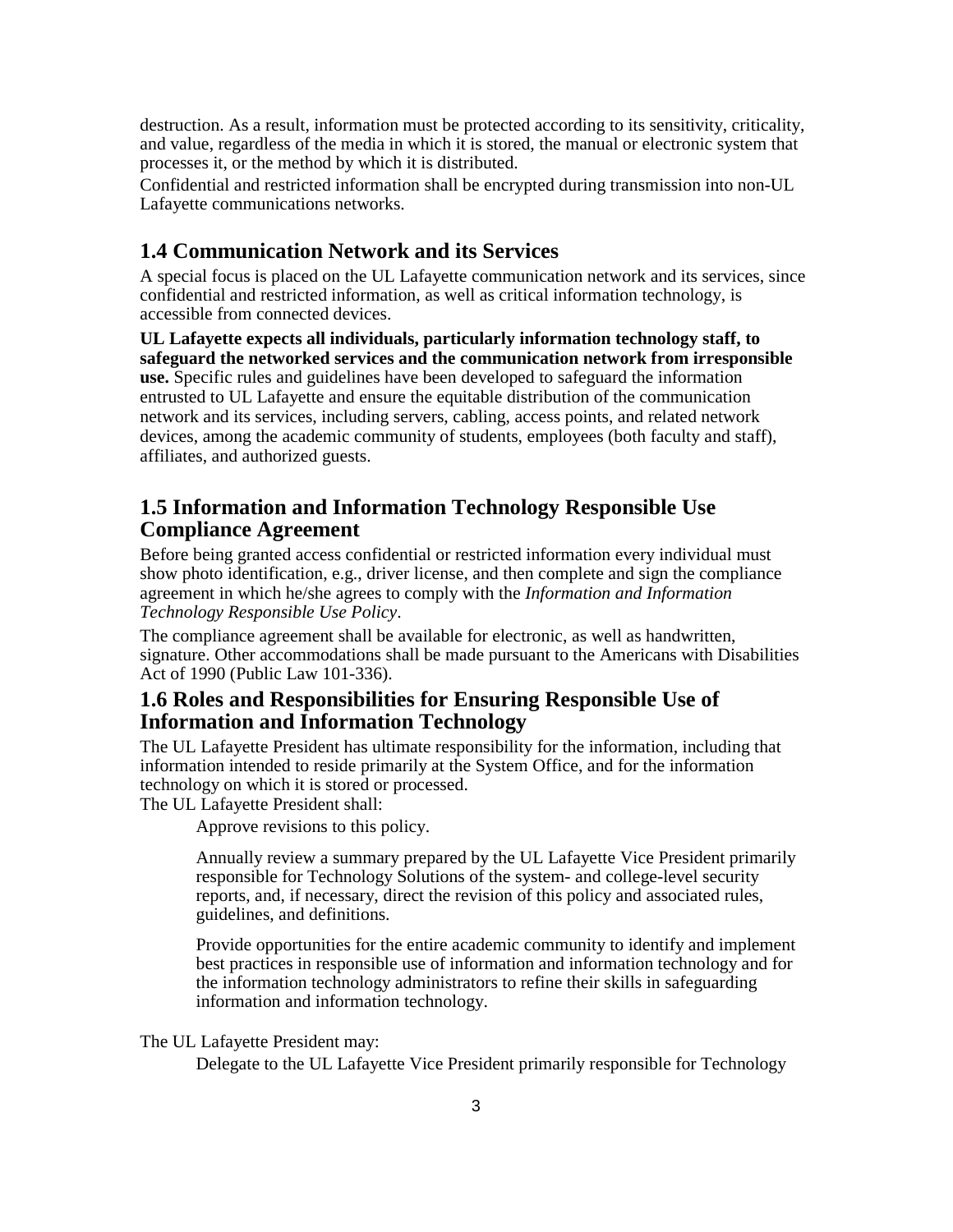Solutions oversight of the information which resides at the System Office and all information technology, including the information technology which resides at the colleges.

Delegate to each college president/chief executive officer oversight of information which resides at the college and supervision of information technology which resides at the college.

The UL Lafayette Vice President primarily responsible for Technology Solutions shall ensure that the information within central repositories is secure and available. In addition, the UL Lafayette Vice President shall ensure that the information technology shared across UL Lafayette, including the communication network, is secure, available, and equitably used. The UL Lafayette Vice President is empowered to grant exceptions to this policy in consultation with the UL Lafayette President.

The UL Lafayette Vice President primarily responsible for Technology Solutions shall:

Review and forward to the UL Lafayette President modifications to this policy.

Communicate this policy regularly to the academic community.

Interpret this policy with advice of the UL Lafayette President and Cabinet officers.

Investigate any allegation of irresponsible use, determine whether the allegation is correct, and, if so, refer the incident to the UL Lafayette Vice President primarily responsible for Human Resources if an employee is involved or to the UL Lafayette Chancellor if a student is involved. The Vice President primarily responsible for Technology Solutions shall report the incident and its disposition to the UL Lafayette President.

Appoint a university-level Information Technology Security Officer within the UL Lafayette Office of Technology Solutions to serve as the custodian of all information owned by UL Lafayette which is stored centrally, particularly the central database system.

The UL Lafayette Chancellor shall:

Oversee the content within the central repositories with respect to student records and assign a unit designee with direct operational-level responsibility for information management for these records who will be responsible for data access and policy implementation issues.

Foster the integrity of information related to student records.

Oversee any disciplinary action taken related to irresponsible use of information and information technology by students.

Report students suspended, expelled, or placed on restricted access to the universitylevel Information Technology Security Officer in order for access to information and information technology to be changed.

The UL Lafayette Vice President primarily responsible for Human Resources shall:

Oversee the content within central repositories with respect to Human Resources and assign a unit designee with direct operational-level responsibility for information management for these records who will be responsible for data access and policy implementation issues.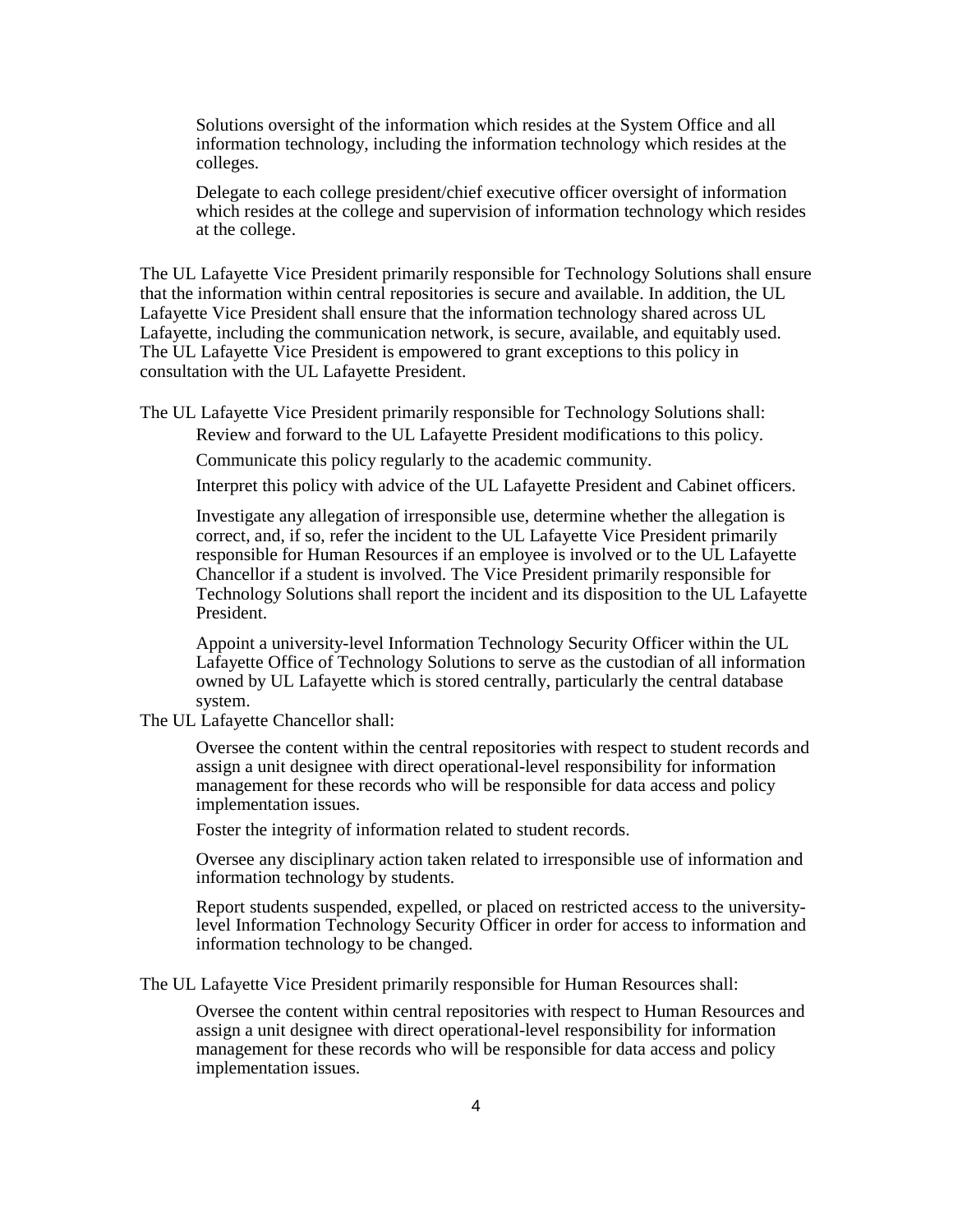Foster the integrity of information related to Human Resources.

Oversee any disciplinary action taken related to irresponsible use of information or information technology by employees, affiliates, and authorized guests.

Report terminations to the university-level Information Technology Security Officer in order for access to information and information technology to be changed.

The UL Lafayette Vice President primarily responsible for Finance shall:

Oversee the content within central repositories with respect to Financial records and assign a unit designee with direct operational-level responsibility for information management for these records who will be responsible for data access and policy implementation issues.

Foster the integrity of information related to Finance.

The UL Lafayette Vice President primarily responsible for Institutional Advancement shall:

Oversee the content within the central repositories with respect to Advancement records and assign a unit designee with direct operational-level responsibility for information management for these records who will be responsible for data access and policy implementation issues.

Foster the integrity of information related to Advancement.

UL Lafayette legal services shall monitor the legislation for potential impact on this policy and its execution, as well as advise the UL Lafayette leadership on the legality of actions related to irresponsible use, including its investigation.

The university-level Information Technology Security Officer shall be responsible for the security of information.

The university-level Information Technology Security Officer shall:

Draft and forward to the UL Lafayette Vice President primarily responsible for Technology Solutions modifications to this policy.

Refer allegations of irresponsible use to the UL Lafayette Vice President primarily responsible for Technology Solutions for investigation.

Serve as the primary contact for issues related to confidential and restricted information and information technology.

Establish rules, guidelines, and definitions for responsible use.

Manage the creation, change, and removal of privileges to access System Office information and information technology either directly or by delegation.

Ensure that appropriate security controls are enabled and being followed in coordination with the each of the unit designees of central repositories, including:

Classifying data items within each of the central repositories as "Confidential or Restricted", or "Public" and ensuring security is maintained at an appropriate level based on the classification.

Administer policies and procedures for granting and maintaining access privileges for systems containing confidential or restricted information. After each security incident the security officer will conduct a review of the measures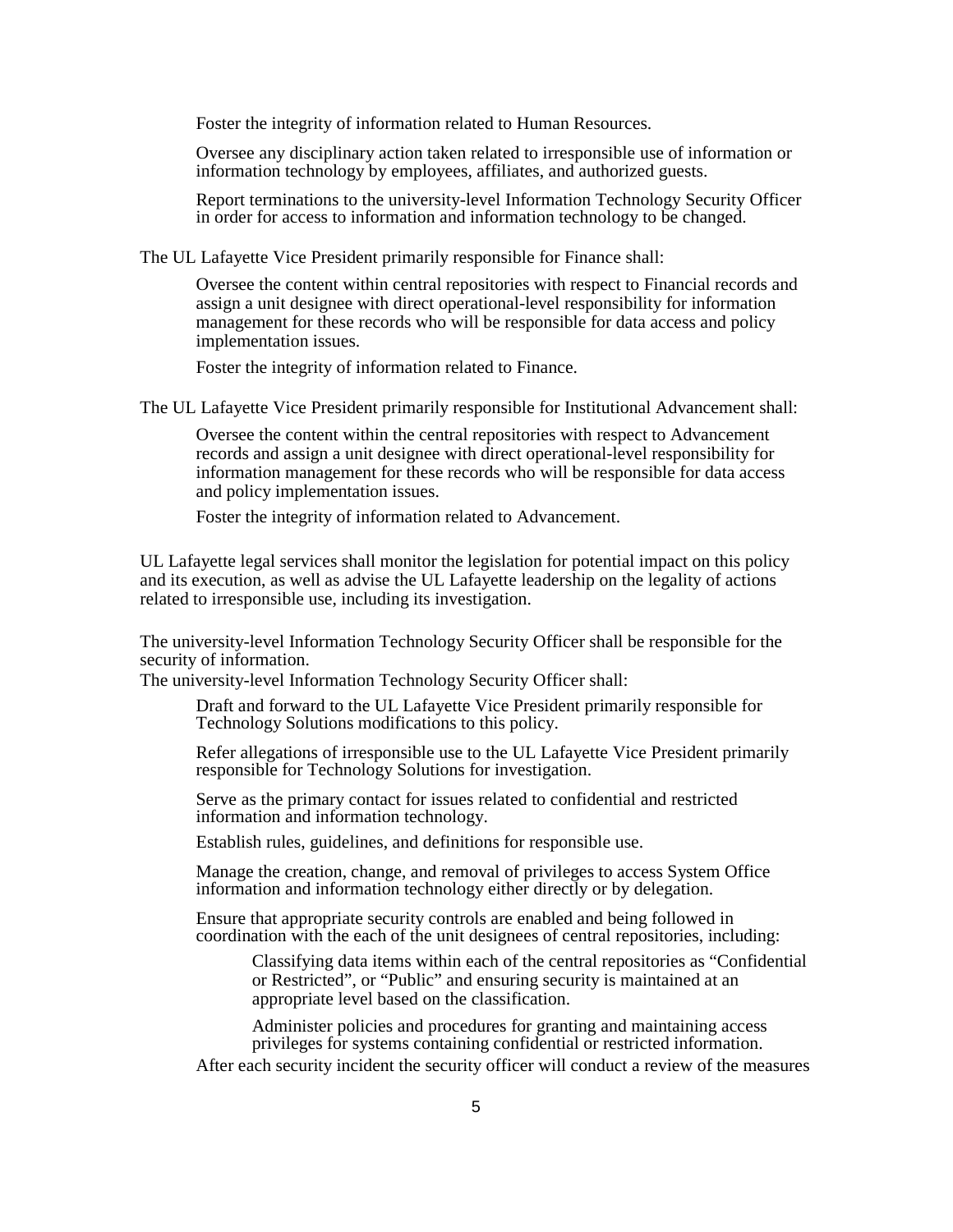put in place to prevent further incidents.

At least annually, review the status of the UL Lafayette network security and provide a report to the UL Lafayette Vice President primarily responsible for Technology Solutions.

The college presidents/chief executive officers shall oversee information intended to reside primarily at the college and supervise the information technology located at their college. The college president/chief executive officer shall:

Communicate this policy regularly to the academic community of the college.

Identify problem areas to the UL Lafayette Vice President primarily responsible for Technology Solutions, and, if necessary, propose changes to policy, rules, guidelines, and definitions to improve security or reduce irresponsible use, as well as to the university-level Information Technology Security Officer.

#### Dean of College shall:

Appoint a college-level Department IT Manager to serve as the custodian of all information stored exclusively at the college.

The college-level Department IT Manager shall oversee the security of information residing primarily at the college.

The college-level Department IT Manager shall:

Refer allegations of irresponsible use to the UL Lafayette Vice President primarily responsible for Technology Solutions for investigation, as well as the college president/chief executive officer.

Manage the creation, change, and removal of privileges to access college information and information technology either directly or by delegation.

Ensure that appropriate security controls are enabled and being followed in coordination with information technology administrators responsible for security administration at the college, including:

Classifying data stored locally at the college as "Confidential or Restricted", or "Public" and ensuring security is maintained at an appropriate level based on the classification.

Administer policies and procedures for granting and maintaining access privileges for systems containing confidential or restricted information

After each security incident the security officer will conduct a review of the measures put in place to prevent further incidents.

The information technology administrators, including those with faculty rank, have additional responsibilities. In order to safeguard all information and information technology, they not only have access to nearly all information in electronic form and all information technology but also control the access of others.

# **1.7 Annual Review and Test of Responsible Use of Information and Information Technology**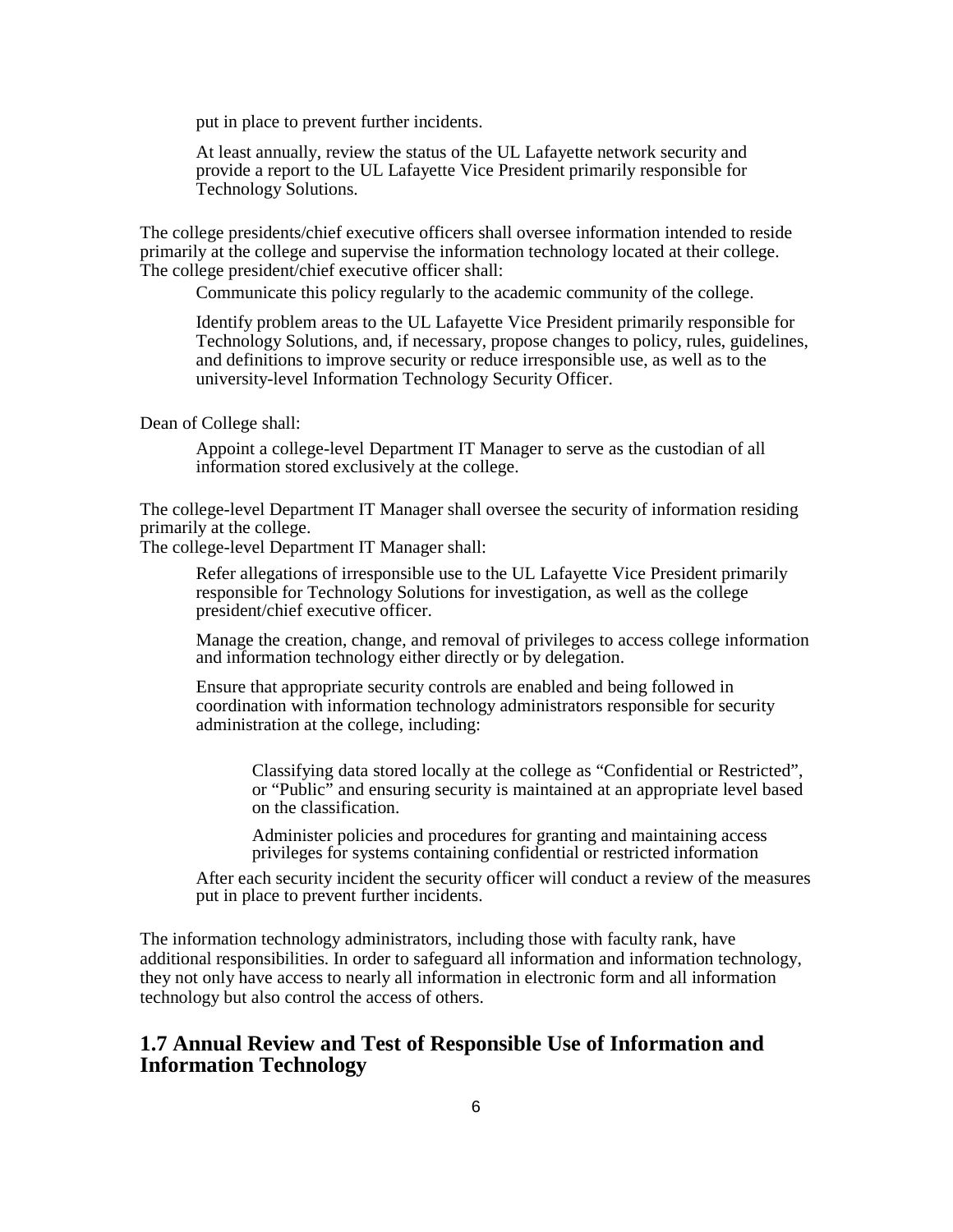UL Lafayette employees will be required annually to review the requirements for responsible use of information and information technology, take and pass a test concerning those requirements, and record the results of the test with Human Resources.

### **1.8 Non-compliance Regarding Responsible Use of Information and Information Technology**

UL Lafayette students, employees, affiliates, and authorized guests shall comply with related laws and UL Lafayette policy. Violations shall not be permitted and shall be addressed appropriately by UL Lafayette and law enforcement agencies.

# **1.8.1 Examples of Non-compliance Regarding Responsible Use of Information and Information Technology**

Violations of this policy or any attempt to violate this policy constitute irresponsible use. Violations include, but are not limited to:

### **Privacy**

Viewing or distributing confidential or restricted information without authorization.

Sharing passwords or acquiring the password of another.

Failing to protect one's own account from unauthorized use, e.g., leaving a publiclyaccessible computer logged on but unattended.

Transferring confidential or restricted data without authorization to non-UL Lafayette devices, including home computers, removable memory devices, and personal digital devices.

Storing confidential or restricted information on a portable device (such as a laptop, personal digital assistant (PDA), cell phone, or an external storage device) that is subject to loss or theft without authorization and without carrying out proper safeguards.

### **Lawfulness**

Copying, moving, or capturing licensed software for use on a system for which the software is not licensed or for use by an individual for which the software is not authorized.

Communicating text or images using UL Lafayette information technology that are likely to be considered by UL Lafayette employees or students to contribute to an offensive or discriminatory work or academic environment.

Representing the institution using information or information technology without proper authorization.

Selling or bartering information or access to information technology.

Disabling security on information technology without proper authorization.

Concealing one's own identity in bad faith, i.e., with the intent to deceive.

#### **Integrity of Information and Information Technology**

Intentionally accessing, using, viewing, distributing, modifying, obscuring, or deleting of data, including information technology administrative data without proper authorization.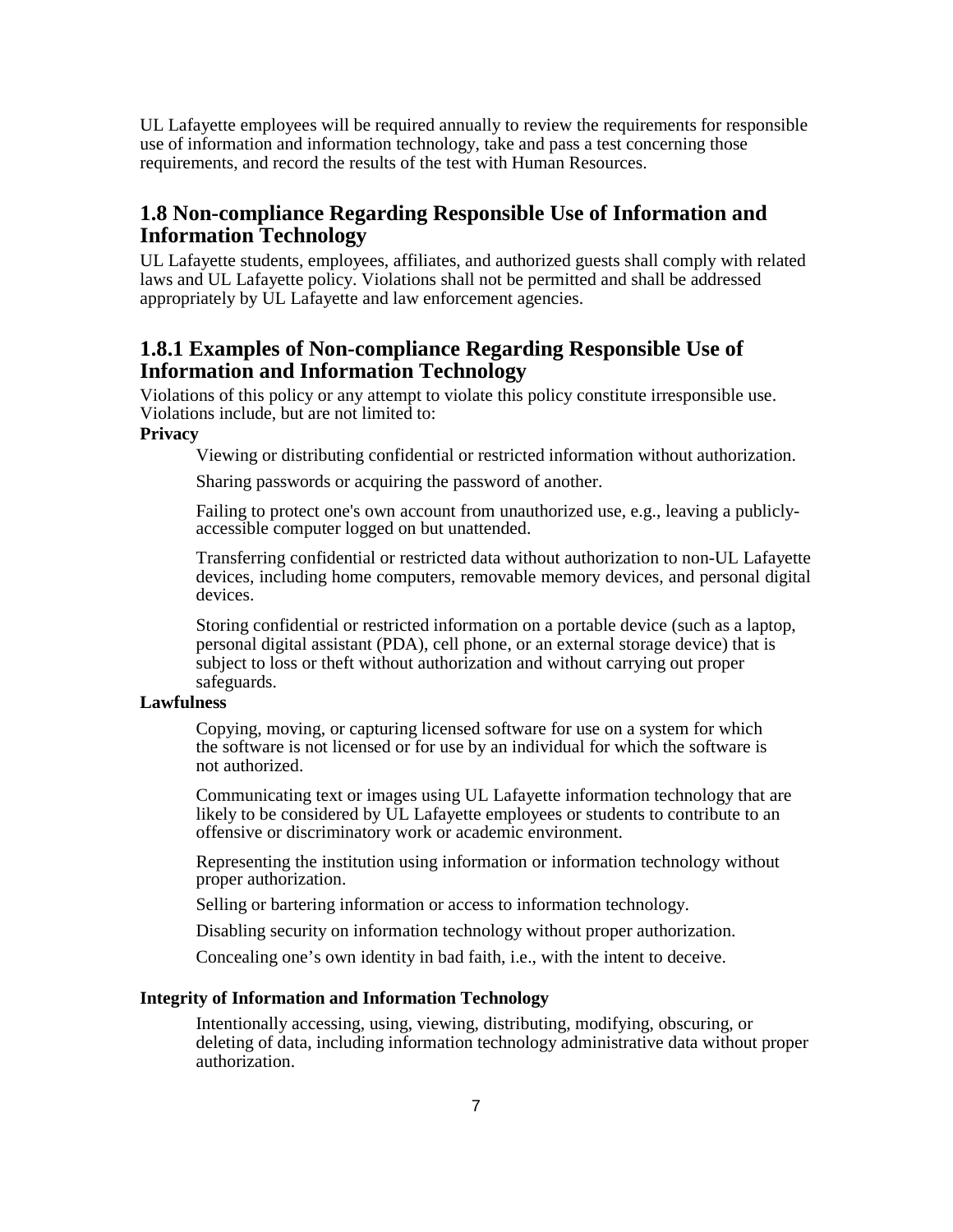Installing on UL Lafayette information technology software which damages information or restricts the utility of the information technology, e.g., "computer virus".

Altering a communication of another individual without proper authorization.

Altering existing information technology without proper authorization.

Failing to provide the key to encrypted information as this may interfere with investigations of irresponsible use.

#### **Equitable Distribution of Information Technology**

Intentionally wasting information technology resources, including central processing unit time, storage, network capacity, printing resources, and related supplies.

Denying access by another individual to information or information technology to which they are authorized.

Using information technology for non-UL Lafayette-related purposes on a routine or extended basis.

Creating or encouraging communications which may overload the communication network, including "email bombs", "spam", and "chain letters".

#### **Courtesy**

Using or allowing use of information technology to access materials likely to be considered pornographic by institution leadership.

Using information technology to advance a personal opinion (except where allowed by free-speech, in which case it must be clearly noted that the opinion does not necessarily reflect the opinion of UL Lafayette or where authorized in writing by the UL Lafayette Vice President primarily responsible for Institutional Advancement and Communication).

Making allegations of irresponsible acts by others in bad faith, i.e., with an intent to deceive.

### **1.8.2 Potential Implications of Non-compliance Regarding Use of Information and Information Technology**

For a student found to have made irresponsible use of information or information technology, the consequences shall be appropriate disciplinary action up to, and including, but not limited to, expulsion.

For an employee found to have made irresponsible use of information or information technology, the consequences shall be disciplinary action as appropriate, up to and including, but not limited to, termination.

In additional, UL Lafayette may require the individual to reimburse UL Lafayette for the computing and personnel charges incurred in the investigation of violation of the rules, including compensation of staff hours and costs for external services provided.

As appropriate, an employee may receive additional training related to the use of information or information technology, be reassigned to another position or other duties in which the employee will not be responsible for using the particular information or information